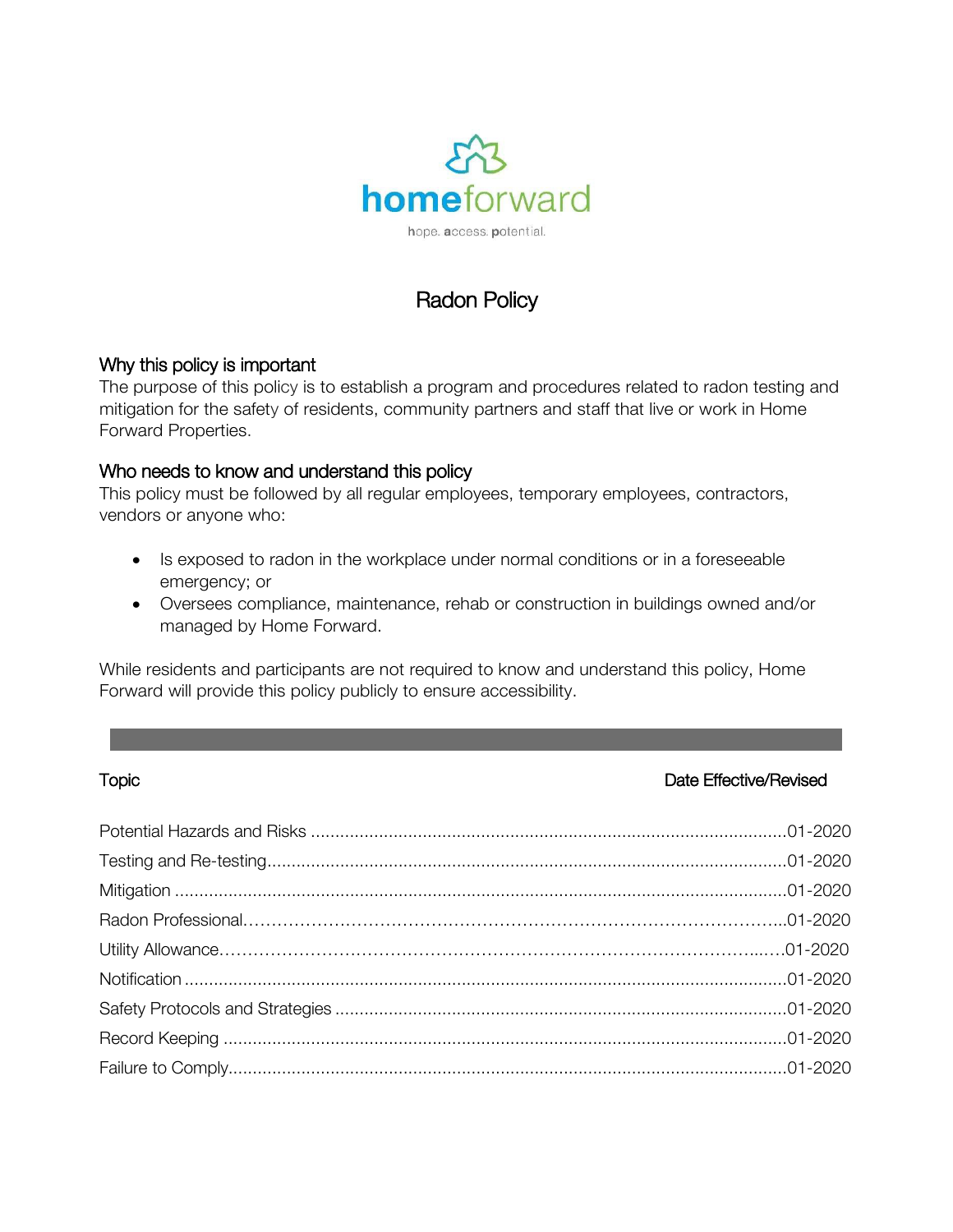# Potential Hazards and Risks

Residents, employees, contractors and vendors have the potential to be exposed to harmful radon radioactivity.

Radon is a colorless, odorless, and tasteless radioactive gas that comes from the natural decay of uranium and some other radionuclides that are present in soil. Radon is responsible for most of the public's exposure to ionizing radiation. Radon gas can accumulate in buildings, especially in ground floor and basement areas. Radon penetrates cracks and drain openings in foundations, basements, and crawl spaces. Some building materials will also release radon into the air. Long term exposure to radon may cause or increase the risk of lung cancer in humans.

The Environmental Protection Agency (EPA) and the US Department of Housing and Urban Development (HUD) recommend mitigating units/locations where the picocuries per liter (pCi/L) are at or above level 4.0.

# Testing and Re-Testing

Testing is the only way to find radon levels in our properties. It is Home Forward's policy to test and re-test for radon in all of the properties that we own. Radon testing must follow the protocols set by the American Association of Radon Scientists and Technologists, and the protocol for Conducting Radon and Radon Decay Product Measurements in Multifamily Buildings (ANSI-AARST MAMF, Section Ill or similar section in the most recent edition). In cases where it is not reasonably possible to follow protocols set by ANSI-AARST, Home Forward may implement an alternative approach to meet ANSI recommendations if the alternative approach has a substantially similar impact or outcome. See Home Forward's Radon Procedures Manual for more information about radon testing and re-testing requirements.

#### **Mitigation**

Radon resistant construction is required for all new construction.

During testing of existing buildings, if a certified Radon Professional finds levels are above the levels recommended by the Environmental Protection Agency  $(\geq 4.0 \text{ pCi/L})$ , a mitigation plan must be developed to ensure that mitigation is completed within 12 months by a radon professional until radon levels are below recommended levels (<4.0 pCi/L). Mitigation and radon resistant construction must conform to the most restrictive standard provided by ANSI, ASTM, HUD, OSHA or EPA.

Residents of buildings where a Radon Professional contracted by Home Forward found elevated levels of radon do not have to be relocated, but may request a reasonable accommodation. Home Forward will consider requests for a reasonable accommodation according to local, state, and federal requirements.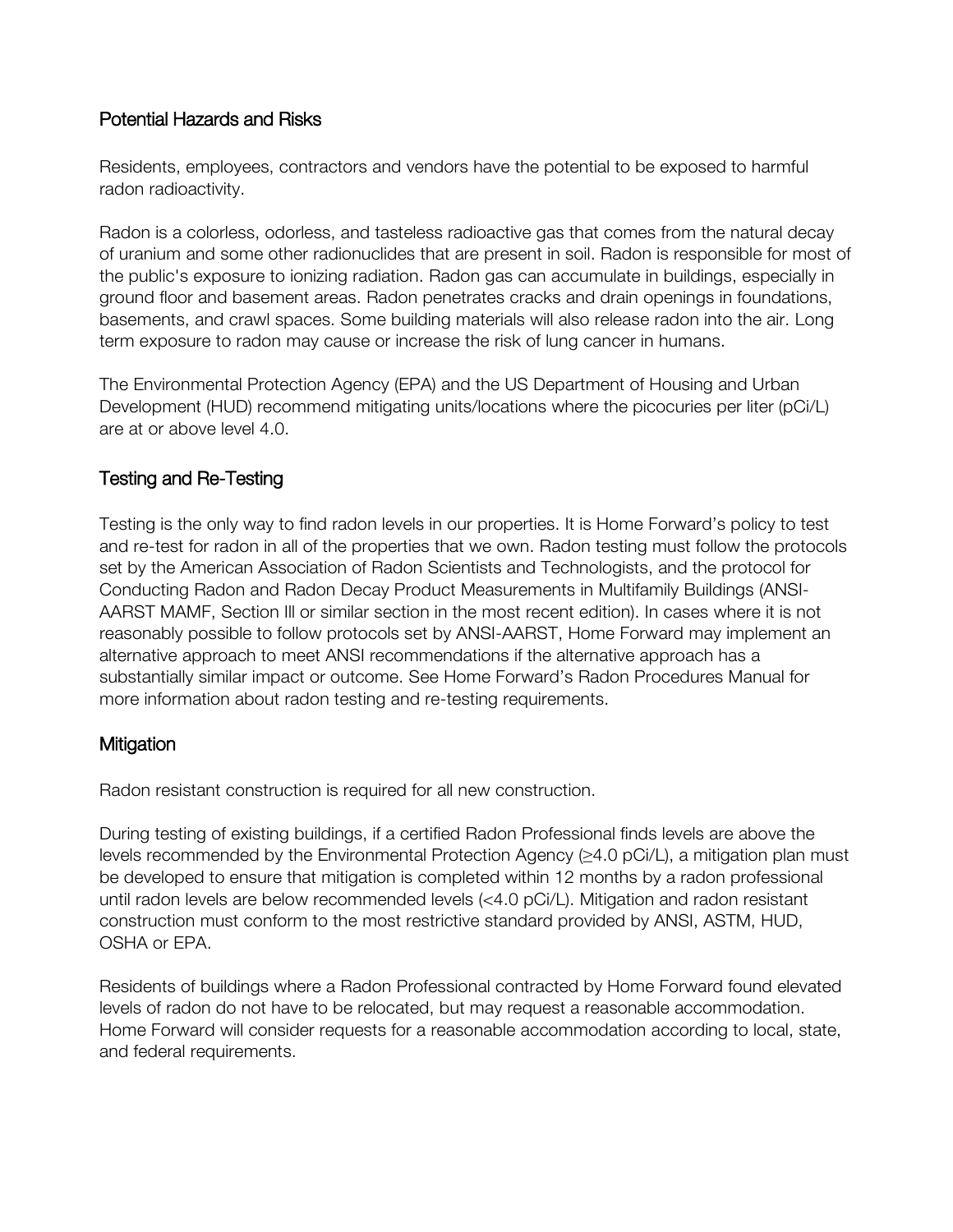# Radon Professional

All testing and mitigation must be performed under the supervision of a radon professional. Radon Certification/License of the radon professional is required as follows: Certification from either the American Association of Radon Scientists and Technologists (AARST) National Radon Proficiency Program (NRPP) or the National Radon Safety Board (NRSB).

# Utility Allowance

If a Home Forward resident or participant's utility bill increases because of the installation of a mitigation system, their utility payment will be adjusted according to Home Forward's procedures for rent setting relevant to their subsidy/unit.

# **Notification**

It is Home Forward's policy to provide tenants and staff of Home Forward buildings with information about the health risks of radon and information related to the testing and mitigation of radon in Home Forward buildings.

Anytime that Home Forward must send a copy of the test results to tenants or staff (see below), they shall do so within 30 business days of receiving the test results from a certified radon professional. Home Forward will always make a copy of the test results available upon request to tenants and staff who live or work in a building that received testing within 45 business days of sending a notification that testing will occur.

Prior to initial testing or re-testing of a building, Home Forward will provide all tenants and staff who live or work in a building with information about radon testing and mitigation, including information about under what circumstances they will receive test results. Home Forward will also notify tenants and staff that test results are always available upon request within 45 business days of receiving notice that radon testing will occur.

After initial testing or re-testing of a building, Home Forward will provide tenants and staff who live or work in a building with information about test results and any needed mitigation as follows:

- Any unit ≥4.0 pCi/L: All tenants and staff who work or live in the tested building will be notified that elevated levels of radon will be mitigated, including an approximate timeframe for mitigation services. Tenants and staff who work or live in the tested building will receive a copy of the test results. All residents will also receive information on radon risks and be referred to State or local radon division or health department officials who can appropriately advise them on their health risks.
- All units <4.0 pCi/L: All tenants and staff who work or live in a tested unit will receive a copy of the test results. Tenants and staff who do not live or work in a tested unit may receive a copy of the test results upon request.
- Inconclusive or void: All tenants or staff who work or live in the unit that was inconclusive or void will be notified that Home Forward may re-test or may wait for mitigation work to be complete before re-testing.